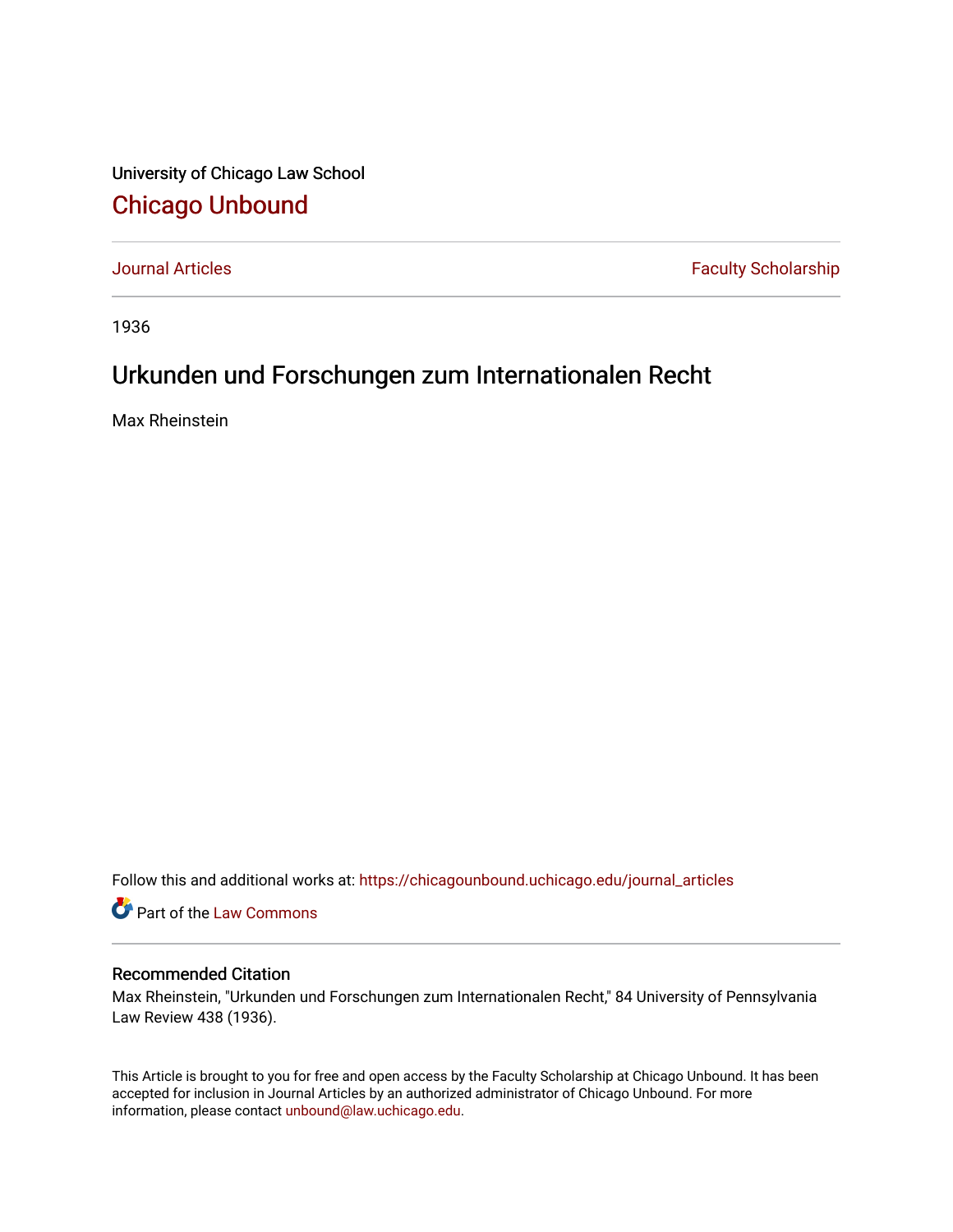- URKUNDEN UND FORSCHUNGEN ZUM INTERNATIONALEN RECHT, published by members of the Faculty of Law of the University of Hamburg.
- (i) Klagbarkeit, Prozessanspruch und Beweis im Licht des internationalen Rechts, zugleich ein Beitrag zur Lehre von der Qualifikation. By Magdalene Schoch. Bernhard Tauchnitz, Leipzig, 1934. Pp. xvi, i6o.
- (2) Der briefliche und telegraphische Vertrag im vergleichenden und internationalen Privatrecht, unter Beruecksichtigung des deutschen, englischen, franzoesischen und italienischen Rechts. By Ernst Achenbach. Bernhard Tauchnitz, Leipzig, 1934. Pp. vi, 98.

(i) Recent continental writers on the conflict of laws are paying much attention to the so-called problem of "qualification", or, as Dean Falconbridge has recently labelled it, "characterization." Now, it has also made its entrance into English and American literature,' and it has even found a place in the Restatement.2 The problem arises "when the question as to which one of several laws is applicable to a certain situation depends upon the answer to the prior question of how this situation is legally characterized, and when, in addition, this prior question is answered differently by the legal systems involved." **3** American conflict of laws provides, e. *g.,* that succession of immovables upon death is governed by the law of the situs. Which law determines what is "succession upon death" or what is an "immovable?" The heated debates concern the question whether the answer to these preliminary problems should be sought in the legal system of the forum or in the law which (hypothetically) applies to the situation according to the conflict rules of the forum. To express it more concretely: In our example, are the questions whether the case at hand deals with "succession upon death" and whether a certain object is an "immovable" to be answered by applying the categories of American law or of the foreign law of the situs? Several other problems are frequently confused with this main problem at the expense of clearness and comprehensibility. Lea Meriggi has given an extensive survey of the various doctrines held by the multitude of authors who have applied their sagacity and learning to the topic.<sup>4</sup> There are almost as many doctrines as authors. Most of them seek a solution by pure logical reasoning, with the result that they become involved in inextricable circles and frequently arrive at resignation.<sup>5</sup> The first escape out of the walls of supposed logical necessities was made by Professor Ernst Rabel of Berlin,<sup>6</sup> who was followed by Dr. George Melchior<sup>7</sup> and Professor Robert Neuner of Prague, Czechoslovakia.<sup>8</sup>

**I.** Lorenzen, *The Theory of Qualifications and the Conflict of Laws* (1920) **20 COL.** L. REV. 247; Falconbridge, *Conflict of Laws as to Nullity and Divorce* (1932) 4 **DoMINioN** L. REP. I; Beckett, *The Question of Classification ("Qualification") in Private International Law* (1934) **15** BRITISH YEAR BOOK OF **INTERNATIONAL** LAW 46.

2. RESTATEMENT, CONFuCr OF LAWS. (1934) § 7 (a) : "In all cases where as a preliminary to determining the choice of lav it is necessary to determine the quality and character of legal ideas, these are determined by the forum according to its law."

**3.** Definition by Martin Wolff, **INTERNATIONALES** PRIVATRECHT **35.**

4. Meriggi, Saggio critico sulle qualificazioni (Italia 1932) 2 RIVISTA ITALIANA DI DINITTO INTERNAZIONALE PRIVATO E DI DIRITTO INTERNAZIONALE PROCESSUALE CIVILE 189<br>abbreviated French version in (1933) 28 REVUE DE DROIT I DARRAS) **201.**

5. So did especially the "fathers" of the doctrine, Franz Kahn in Germany and Ren6 Bartin in France.

6. Rabel, *Das Problem der Qualifikation* (Deutschland 193) **5** ZEITSCHRIFr **FUER** Aus- **LAENDISCHES UND INTERNATIONALES** PRIVATRECHT 261; French version in (1933) **28** Rzvu. DARRAS **I;** Italian version in (1932) **2 RrvisTA ITALIANA** *97.*

**7.** MELCHIOR, DIE GRUNDLAGEN DES **DEUTSCHEN** INTERNATIONALEN PRIVATRECHTS **(1932) 109.**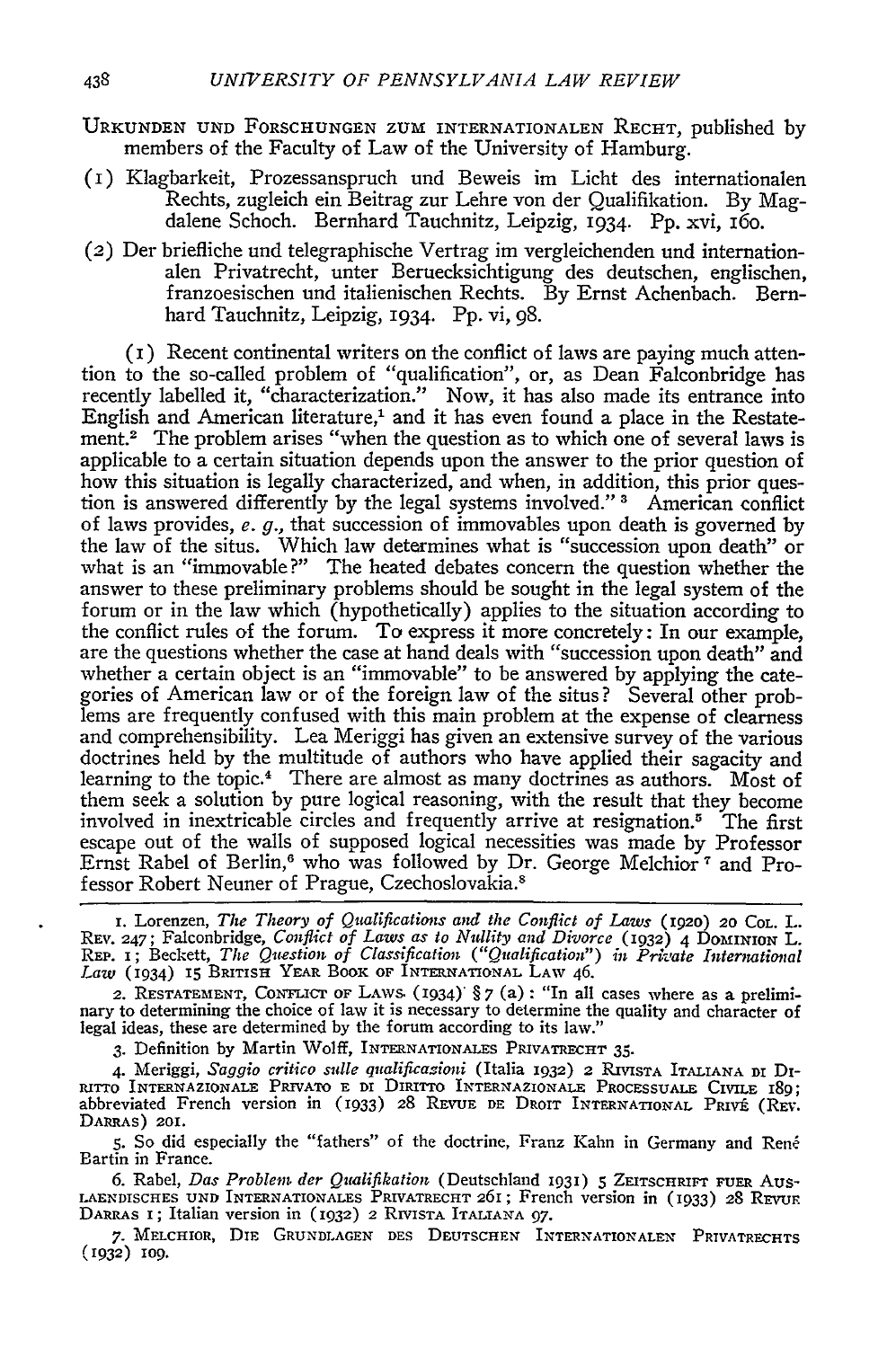The present book of Professor Magdalene Schoch of the University of Hamburg attempts a similar escape. She is concerned with one particular problem of characterization only, *viz.,* the distinction between "substantive law" and "procedure", between "right" and "remedy." **1** Her first proposition is that, regardless of how the problem of qualification may be answered with respect to the characterization of the various branches and concepts of substantive law, the "substantive law" or "procedure" can only be answered by the lex fori. She proves this thesis by a "logical" and a practical argument. I do not understand her "logical" argument. It would not be very convincing anyhow to a reviewer who does not believe in the legally binding force of "logical" reasoning. However, her practical argument appears to be conclusive. Her idea is that it is the very purpose of the distinction between substantive law and procedure to restrict the application of foreign law in a domestic court to those topics where such application appears possible and desirable to the domestic law-giver (whosoever he may be, a legislature, the courts, legal science, or somebody else) ; that the law of the forum applies to problems of procedure because "the form of proceeding is so closely connected with the organization of the courts, the system of appeal courts, and the basic principles underlying the various national systems of civil procedure, that it is impossible to change the procedure with its subject-matter." **10** Those topics which the domestic lawgiver regards as so essential that they must always be governed by his own law, can properly be determined by nobody but himself, "least of all by a foreign law." This seems to be the practical argument underlying all of Dr. Schoch's discussions, although she does not state it as a general proposition anywhere.

Upon this basis she takes up various particular problems, the characterization of which as "substantive law" or "procedure" appears dubious, *viz.,* the problems of the unenforceable right, the action for future performance, the declaratory judgment, the choice of remedy, the limitation of actions, the denial of action to querulous litigants, the maxim, *de ininimis non curat lex,* and, finally, the various problems of the law of evidence and estoppel. All these problems are attacked in a matter-of-fact approach. The author is interested in finding out how these various topics are characterized in the principal legal systems, *viz.,* in Germany, France, Italy, England, and the Scandinavian countries. Her long work in the fields of foreign and comparative law predestined her to such a method. She is thoroughly familiar not only with the competent literature and the decisions of the countries she takes into consideration but also with the spirit of their legal systems.

The survey yields the result of showing wide divergencies among the various legal systems. The field of procedure is most narrowly restricted in France, most widely enlarged in England. To explain the latter phenomenon, Dr. Schoch makes some fine, pertinent observations. She points at the strong self-confidence

<sup>8.</sup> NEUNER, VOM SINN DER INTERNATIONALPRIVATRECHTLICHEN NORM (1932). As<br>to the doctrines of Rabel and Neuner, see Rheinstein, *Comparative Law and Conflict of Laws i Germany* (1935) 2 U. OF **CH1.** L. Ray. **232,** 261.

<sup>9.</sup> As to recent American discussions of this problem, see W. W. Cook, "Substance" and<br>"Procedure" in the Conflict of Laws (1933) 42 YALE L. J. 333; McClintock, Distinguishing<br>Substance and Procedure in the Conflict of Laws CONFLICT OF LAWS (1927) 159; 3 BEALE, CONFLICT OF LAWS (1935) 1599; 35, GOODKICH,<br>Statute of Frands and the Conflict of Laws (1923) 32 YALE L. J. 311; Note (1918) 18 Col. L.<br>REV. 354; Note (1930) 39 YALE L. J. 901; Note (1 **IO. See NEUNER, VOM SINN DER INTERNATIONALPRIVATRECHTLICHEN NORM 117.**<br> **IO. See NEUNER, VOM SINN DER INTERNATIONALPRIVATRECHTLICHEN NORM 117.**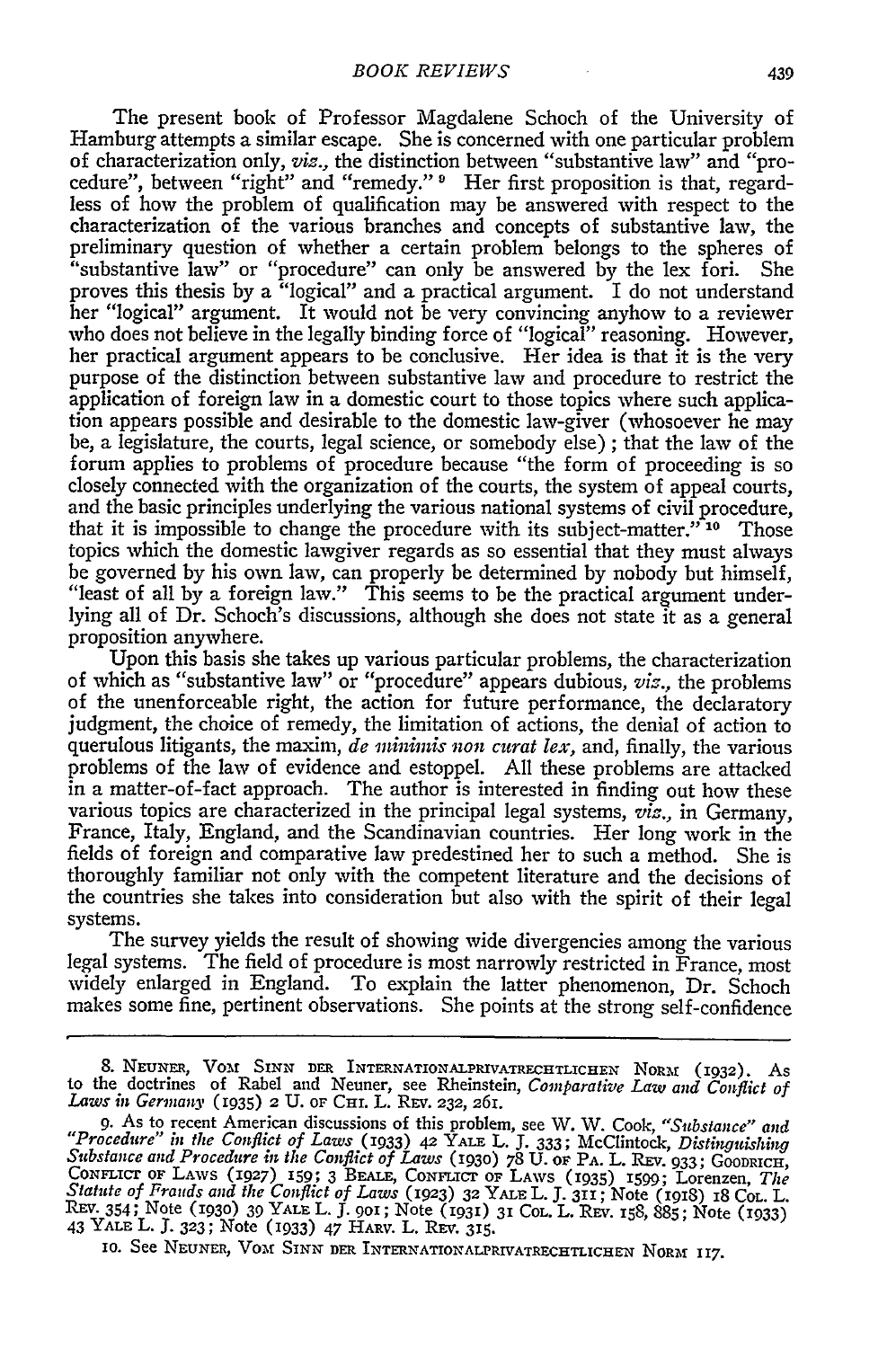of English judges, at their conviction that English law is the "right" law and that, therefore, it should have as wide a sphere of application as possible. She also hints at the idea, still powerful in England, that any application of foreign law is a "comity", and that a person suing in an English court "must take the law as he finds it." **11** The survey also shows how dubious the characterization of many topics still is, especially in Germany. The author undertakes to give directions to the German courts as to how they should characterize each topic. In several respects, she goes beyond Professor Neuner who undertook the last similar attempt before her. Professor Neuner, *e. g.,* believed that it was so extremely difficult to find the adequate characterization of certain problems of evidence *(i. e,* to find out whether they refer to the "right" or to the "remedy") that he resignedly left the decision to the courts as individual cases should arise. Professor Schoch believes that it is the duty of the legal scholar, and that it is also possible for him even in this difficult field, to direct the courts by helping them to proceed from more or less unconscious feeling around to a process **of** conscious reasoning. She carries out this conviction successfully. Her own suggestions are all well-reasoned and apparently sound.

Yet, she does not extricate herself completely from the sphere of unconscious groping because she fails to make it clear to herself and to the reader by what criteria substantive law and procedure ought to be distinguished. The distinction between substantive law and procedure can be made for several purposes. It can be based upon a belief that there are categories and ideas in the world which are given by "nature", which can be recognized and defined by the human intellect, and which are coordinated in an eternal system of harmony. It is legitimate within the framework of such a Platonic-Scholastic belief to inquire into the "nature of things" and to "find" the eternal definitions which are given by the "thing in itself." This philosophical belief is the foundation for the endeavours of the medieval commentators and many of their successors to find "absolute" definitions of legal concepts and "the" legal system in which they are all united in perfect harmony, as a constituent part of the harmonious, universal system of the world as it presented itself to the Scholastic theologist-philosophers.<sup>12</sup>

He who does not share this philosophical belief or who, although accepting it in general, does not think that it necessarily determines the nature of such concepts as substantive law and procedure or of other technical legal concepts, must regard all endeavours to find out the "true" distinction between law and procedure as futile. He can conceive of such a distinction only as being made for certain practical purposes, either for separating the task of the professor of civil procedure from that of other colleagues on the faculty; or for certain definite legal purposes. It can **be** made in a federal state for the purpose of demarcating the legislative jurisdiction of the states from that of the union. In Switzerland, *e. g.,* legislation in the field of substantive private law belongs to the federal power, while procedure is left to the states. The distinction may also be made for defining the field of those laws which legitimately may have retroactive force (remedy) from those which may not (right). Likewise, it may be used to demarcate the spheres of court and jury; or for some other purpose. In Germany, *e. g.,* an appellant to the Supreme Court need not specifically allege errors of substantive law made by the inferior court. It suffices for him to complain that the inferior court has misapplied the substantive law, whereupon the Supreme Court will inquire on its own motion into what particular errors were made. On the other

ii. Lord Tenderden in De la Vega v. Vianna, I B. & Ad. 284, 288 (K. B. 1830).

**<sup>12.</sup>** *Cf.* Rudolf Littauer, *Case Law and Systenatic Law* (1935) 2 SociAL REsEARcH 481, **491.**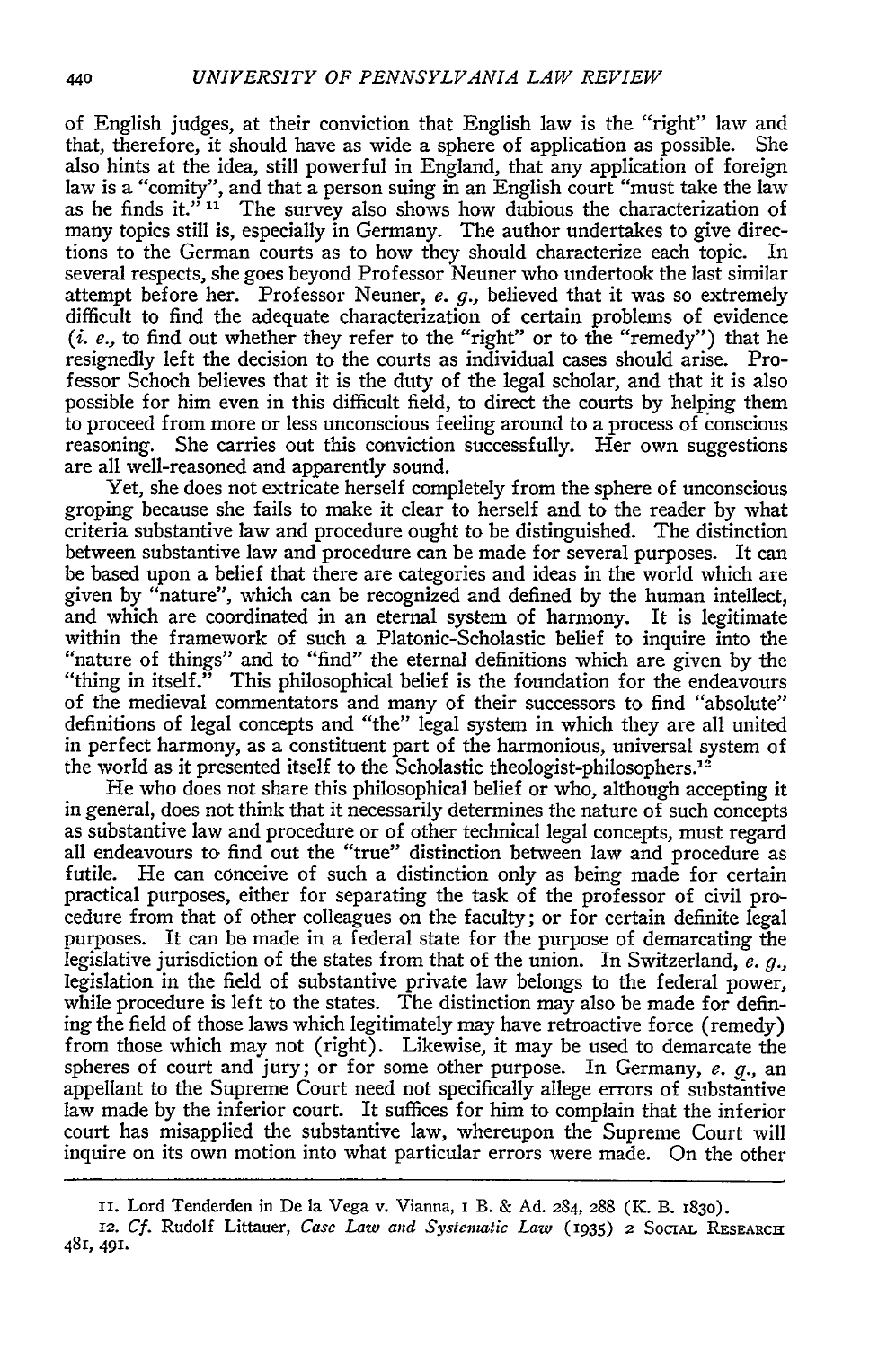hand, errors as to procedure will not be taken up by the Supreme Court unless specifically complained of by the appellant.

As to each of these different purposes, the line of demarcation between substantive law and procedure may be, and is actually, drawn differently; in each case it is determined by the particular purpose. If the distinction is made for the purpose of determining whether a court shall apply its own law (of procedure) or a foreign (substantive) law to a certain question, the distinction is necessarily influenced by the policies which are decisive for the exclusion of the foreign law from its application by the domestic court. This exclusion is based upon considerations which are identical, by and large, among the several countries. In details, however, indeed, in rather important details, the policies of the countries differ. These policies can alone be decisive as to whether a certain topic should be regarded here as procedural, there as substantive law.<sup>18</sup> These policies guide the courts. They go to the basic ideals and principles of the various legal systems, courts. They go to the basic ideals and principles of the various legal systems, and for this reason they are largely subconscious. They belong to the background of the atmosphere in which courts and judges do their work. who wishes to direct the courts must bring to light these policies. This is, indeed, the line of thought generally followed by Professor Schoch. Frequently, however, she refers to distinctions between substantive law and procedure made for other purposes without inquiring whether or not the policies underlying a distinction made for one purpose apply as well to the distinction made for the particular purpose of the conflict of laws. Sometimes the reader even finds passages which sound as if a distinction of absolute, eternal validity were sought.<sup>14</sup> This is not Professor Schoch's intention. Yet, it gives some of her discussions a methodically hybrid appearance, although it does not seriously affect the substance of her very sound reasoning.

Thus, her book is a valuable contribution, a real step forward towards the solution of a number of very delicate problems of the German conflict of laws, and it will be suggestive to foreign readers as well, both for its methodological aspects and for its keen, accurate observation and comparison of widely differing legal systems.

(2) Doctor Achenbach's book deals with a problem which, strangely enough, seems never to have arisen in an American or English court,<sup>15</sup> viz., the problem of which law determines whether or not an exchange of letters or telegrams containing an offer and an acceptance has resulted in the conclus the laws in question differing in their provisions as to the moment when a binding contract is concluded. Such problems may arise in a variety of situations.

Under English law, *e. g.,* a contract is usually held to be complete when the offeree has mailed the letter containing his acceptance, even if this letter never reaches the offeror.<sup>16</sup> Under the law of Germany, however, a contract is not complete before the offeree's acceptance has reached the offeror.<sup>17</sup> What happens

**13.** A full, detailed exposition of these methodological aspects will be found in Professor W. W. Cook's brilliant article, "Substance" and "Procedure" in the Conflict of Laws (1933)<br>42 YALE L. J. 333; see also Charles E. Clark, The Cause of Action (1934) 82 U. or PA. L.<br>REV. 354, 356; cf. Note (1933) 47 HARV. L.

**14.** Thus, *e. g.* (at **37),** when she criticizes an opinion of the French scholar, Professor Niboyet, as follows: "It suffices to show the political motive in order to exclude Professor Niboyet's opinion from the sphere of legal science"; or when she says of a certain argument<br>that "it appeals more to the practical mind than to dogmatic reasoning" (at 116); or when<br>she states that "the true character of a

Roi, **1928).**

**I6.** Household Fire Ins. Co. v. Grant, 4 Ex. **D. 216** (i879). **17.** *GERMAN* CIVIL **CODE** § **130.**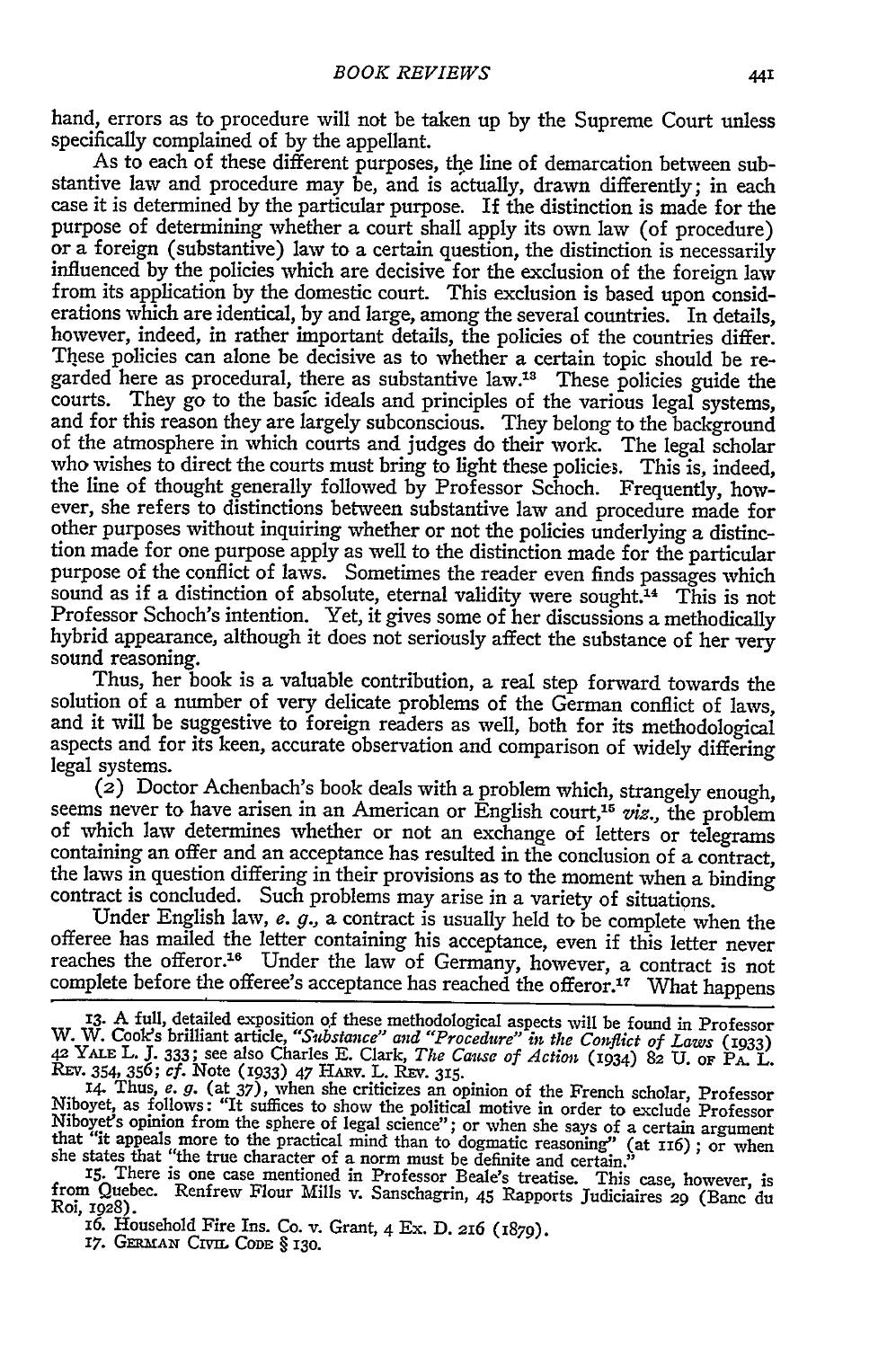if *A* in England makes an offer to *B* in Germany, and the letter containing *B's* acceptance is lost in the mails? Or another instance: Under German law, an offer cannot be revoked within a reasonable period unless the offeror has made it clear that he reserved in himself the power to revoke,<sup>18</sup> while under English law, an offer may be revoked by the offeror at any time before it is accepted by the offeree. What is the situation if an offer made by *A* in Germany to *B* in England is revoked by the German offeror, but nevertheless it is accepted by the English offeree within the period within which this offer could be accepted under German law? Or vice versa? Or, a third case: *A* in Germany makes an offer to *B* in Italy, which is accepted **by** *B,* who dies before his acceptance reaches *A.* There would be a valid contract under German law,<sup>19</sup> but not under Italian law.

Which law determines whether or not there is a valid contract in these and similar situations **?**

An English or an American court would probably apply the *lex loci contractus* to all these problems, *i. e.,* the law of the place where the last act necessary to make a contract binding under domestic English or American law was done.<sup>20</sup> Similar views are held, as Dr. Achenbach shows, in France and Italy. This solution is not acceptable to German courts. The "place of contracting" is regarded as depending too much on purely accidental circumstances as being able to determine the "proper" law of the contract and its validity. Ever since Savigny, the German conflict of laws has been based upon the idea that each "legal relation" should be governed **by** the law of that country with which it has the most intimate intrinsic connection, where it has, as Savigny expressed it, its "centre of gravitation." The "place of contracting" may be a third place, different from the place of residence of either party, *e. g.,* if they met in some third country, and, though furnishing a rather definite criterion, it is generally rejected **by** German courts and writers.

Almost every possible solution has been suggested to solve our problem. The German courts seem to be inclined to follow their general tendency of applying the law which the parties have stipulated themselves, or which they would have stipulated had they thought of the possibility of any doubt arising. The application of this principle to the problem of whether or not a contract has been concluded, has frequently been criticized as illogical. It is contended that there cannot be a stipulation as to the law applicable unless there is a binding agreement in which this stipulation is contained. Dr. Achenbach is aware that such an argument of logical inconsistency is not absolutely convincing. His principal argument, frequently propounded elsewhere, is of a more practical nature, *viz.,* that express stipulations as to the law applicable are extremely rare, that the "hypothetical" stipulation is a mere fiction, and that the decision is not predictable.

His own suggestion for a solution of the problem is as follows: Ordinarily, a contract is concluded at the moment when there would be a valid contract according to the laws of the residence (or business place) of *both* parties. As an exception, a contract is binding upon both parties when it would be binding by the municipal law rules of one party alone, and when the exclusion of its binding

**<sup>18.</sup>** *Id. §* **145.**

ig. *Id. §* 153.

<sup>20.</sup> Cf. RESTATEMENT, CONFLICT OF LAWS (1934) *§§* 311 *ff.* Analogously the Ouebec court, in the case mentioned above, held the case to be governed **by** the law of the place where, under the municipal law of Quebec, a contract is held to be concluded, *i.* e., the place where, under the municipal law of Quebec, a contract is held to be concluded, *i. e.*, the place of the offeror.